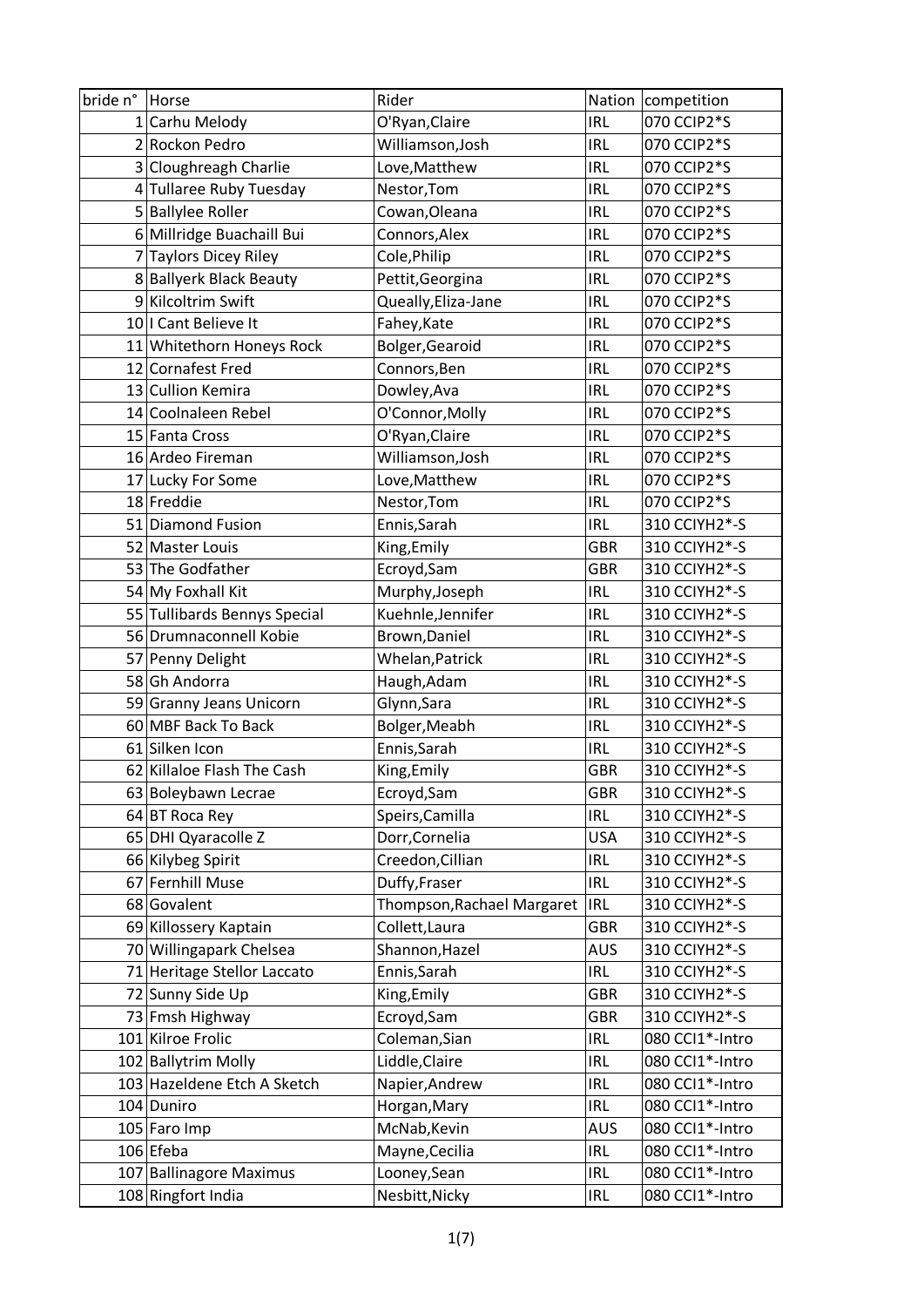| bride n° Horse |                                   | Rider                 |            | Nation competition |
|----------------|-----------------------------------|-----------------------|------------|--------------------|
|                | 109 Cruising Good Quality         | Good, Dorothy         | <b>IRL</b> | 080 CCI1*-Intro    |
|                | 110 Tullibards Benny And Jess     | Power, Sharon         | IRL        | 080 CCI1*-Intro    |
|                | 111 Romans Special Envoy          | McCarthy, Zara        | <b>IRL</b> | 080 CCI1*-Intro    |
|                | 112 Ballyvary Padraig             | Cullen, Connie        | <b>IRL</b> | 080 CCI1*-Intro    |
|                | 113 Overdraught Hero              | O'Sullivan, Gemma     | <b>IRL</b> | 080 CCI1*-Intro    |
|                | 114 Muckridge Quick Step          | O'Neill, Molly        | <b>IRL</b> | 080 CCI1*-Intro    |
|                | 115 Milchem Miami                 | Gibbons, Godfrey      | <b>IRL</b> | 080 CCI1*-Intro    |
|                | 116 Brownstowns Blue Steel        | Furnell, Dominic      | <b>IRL</b> | 080 CCI1*-Intro    |
|                | 117 Greylands Diamond Girl        | O'Hare, Alex          | <b>IRL</b> | 080 CCI1*-Intro    |
|                | 118 Danos Lola                    | O'Neill, Alyssa       | <b>IRL</b> | 080 CCI1*-Intro    |
|                | 119 Sherwater                     | Goodwin Boers, Aoife  | <b>IRL</b> | 080 CCI1*-Intro    |
|                | 120 Athea Clover Dew              | Scott, Rebecca        | <b>GBR</b> | 080 CCI1*-Intro    |
|                | 121 Rossmount Aldi Hero           | Power, Ciara          | <b>IRL</b> | 080 CCI1*-Intro    |
|                | 122 Galco                         | Williamson, Carla     | <b>IRL</b> | 080 CCI1*-Intro    |
|                | 123 Lisnahall Miss Toffee         | McDowell, Lucy        | <b>IRL</b> | 080 CCI1*-Intro    |
|                | 124 Bandit Of Coilltedubh         | Dempsey, Lauren       | <b>IRL</b> | 080 CCI1*-Intro    |
|                | 125 Kilnaspic Lily                | Willis, Hannah        | <b>IRL</b> | 080 CCI1*-Intro    |
|                | 126 Epa Endeavour                 | Ward, Felicity        | <b>IRL</b> | 080 CCI1*-Intro    |
|                | 127 Sir Barnabus                  | O'Connor, Elaine      | <b>IRL</b> | 080 CCI1*-Intro    |
|                | 128 Rock Phoenix                  | Ennis, Nicola         | <b>IRL</b> | 080 CCI1*-Intro    |
|                | 129 Dermish Chill                 | Whelan, Patrick       | <b>IRL</b> | 080 CCI1*-Intro    |
|                | 130 Gone West                     | Coleman, Sian         | <b>IRL</b> | 080 CCI1*-Intro    |
|                | 201 Knocksharrys Dream            | Ecroyd, Sam           | <b>GBR</b> | 030 CCI2*-L        |
|                | 202 Luxys Time                    | Furnell, Dominic      | <b>IRL</b> | 030 CCI2*-L        |
|                | 203 Altitu                        | Whelan, Patrick       | <b>IRL</b> | 030 CCI2*-L        |
|                | 204 Killossery Kitten             | Ennis, Nicola         | <b>IRL</b> | 030 CCI2*-L        |
|                | 205 Full Monty de Lacense         | Price, Jonelle        | <b>NZL</b> | 030 CCI2*-L        |
|                | 206 Rock Eclipse                  | Ryan, Patricia        | <b>IRL</b> | 030 CCI2*-L        |
|                | 207 Dantes Fernhill Lima          | Coughlan, Rebecca     | <b>IRL</b> | 030 CCI2*-L        |
|                | 208 Castlequarter Rambo           | Connolly, Aine        | <b>IRL</b> | 030 CCI2*-L        |
|                | 209 Jenny Spinner                 | Delamere, Orlaith     | <b>IRL</b> | 030 CCI2*-L        |
|                | 210 Chrysanthos                   | Alcorn, Rosie         | <b>IRL</b> | 030 CCI2*-L        |
|                | 211 Crested Sparrow               | Whelehan, Niall       | <b>IRL</b> | 030 CCI2*-L        |
|                | 212 Milchem Free Spirit           | Gibbons, Godfrey      | <b>IRL</b> | 030 CCI2*-L        |
|                | 213 Sportsfield Lumiere           | Donovan, Paul Richard | <b>IRL</b> | 030 CCI2*-L        |
|                | $214 R$ Kid                       | Steele, Jonathan Hugh | <b>IRL</b> | 030 CCI2*-L        |
|                | 215 Mervs Clover Rose             | Rucker, Isabelle      | <b>GBR</b> | 030 CCI2*-L        |
|                | 216 My Ballintoghers Cracker Jack | O'Leary, Ted          | <b>IRL</b> | 030 CCI2*-L        |
|                | 217 Ardeo San Diego               | Melly, Eva            | <b>IRL</b> | 030 CCI2*-L        |
|                | 218 Ballygriffin Cyril            | Rusbridge, Tim        | <b>NZL</b> | 030 CCI2*-L        |
|                | 219 Mister Big Ears               | Ecroyd, Sam           | <b>GBR</b> | 030 CCI2*-L        |
|                | 220 Atlantic Rockstar             | Houston, Alex         | <b>IRL</b> | 030 CCI2*-L        |
|                | $221$ Erin                        | Maher, Anna           | <b>IRL</b> | 030 CCI2*-L        |
|                | 222 Loughnavalley                 | Barden, Hazel         | <b>IRL</b> | 030 CCI2*-L        |
|                | 223 Oakland Quality               | Power, Elizabeth      | <b>IRL</b> | 030 CCI2*-L        |
|                | 224 Bloomfield Tiger Two          | Bragg, Ellouise       | <b>GBR</b> | 030 CCI2*-L        |
|                | 225 Fetiche des Rouges            | Clark, Aoife          | <b>IRL</b> | 030 CCI2*-L        |
|                | 226 Ardeo Castleconnor            | Dinnis, Harriet       | <b>GBR</b> | 030 CCI2*-L        |
|                | 227 Union Fortunus                | Coen, Clodie          | <b>IRL</b> | 030 CCI2*-L        |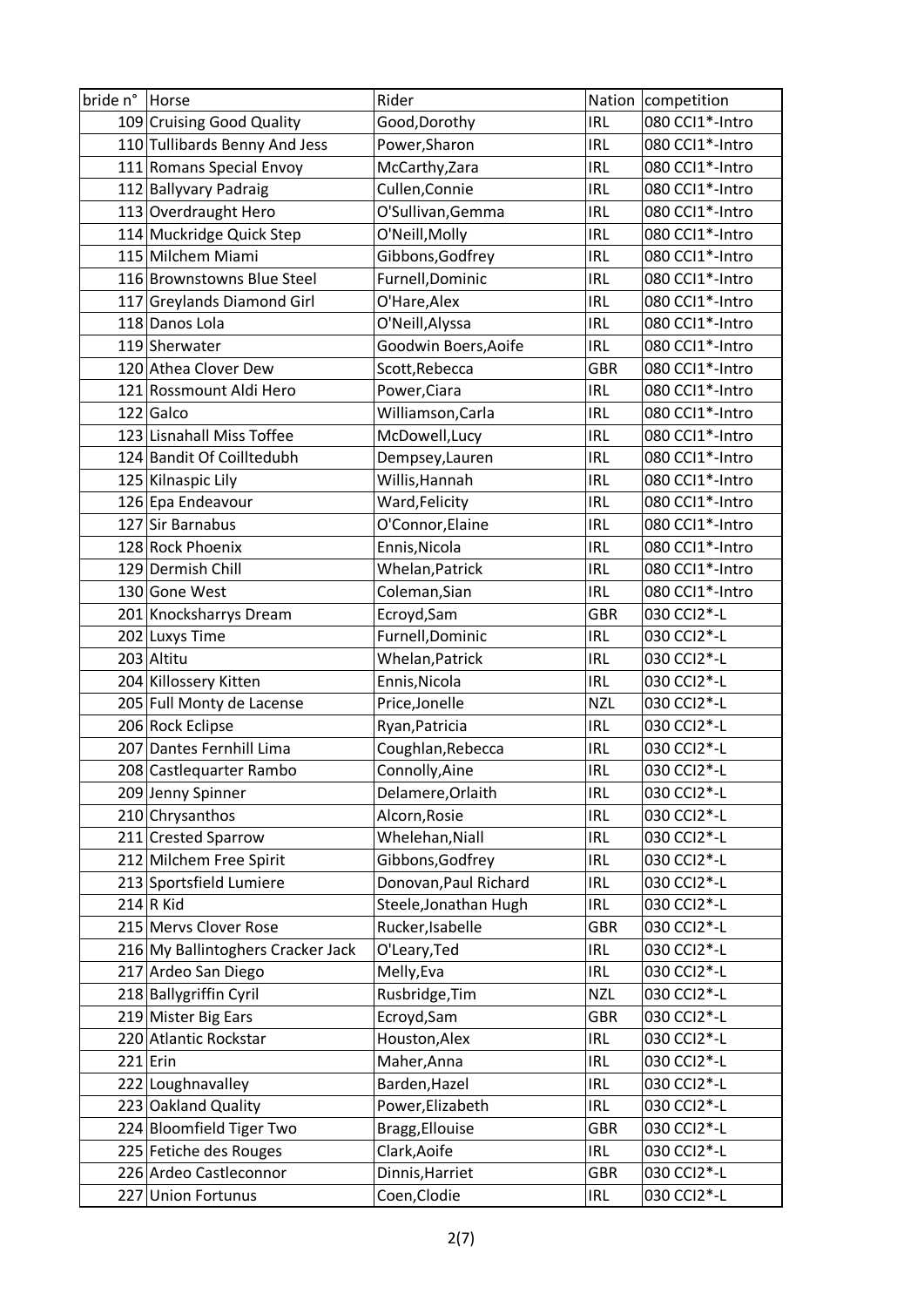| bride n° Horse |                                 | Rider                   |            | Nation competition |
|----------------|---------------------------------|-------------------------|------------|--------------------|
|                | 228 Katchafire                  | Thompson, Virginia      | <b>NZL</b> | 030 CCI2*-L        |
|                | 229 Bgk Valentine               | O'Donnell, Christine    | <b>IRL</b> | 030 CCI2*-L        |
|                | 230 Herald Of Milltown          | Bloomer, Louise         | <b>IRL</b> | 030 CCI2*-L        |
|                | 231 Borris Kings Quality        | Hosey, Emma             | <b>IRL</b> | 030 CCI2*-L        |
|                | 232 Ivanhoe                     | Furnell, Dominic        | <b>IRL</b> | 030 CCI2*-L        |
|                | 233 Sportsfield Blackjack       | Whelan, Patrick         | <b>IRL</b> | 030 CCI2*-L        |
|                | 234 Dawn Arrival                | Ennis, Nicola           | <b>IRL</b> | 030 CCI2*-L        |
|                | 235 Fernhill Kankan             | Price, Jonelle          | <b>NZL</b> | 030 CCI2*-L        |
|                | 251 Cooley Cosmopolitan Diamond | Cross, Jemima           | <b>GBR</b> | 060 CCI2*-S        |
|                | 252 Orza Sc                     | McCarthy, Keelin        | <b>IRL</b> | 060 CCI2*-S        |
|                | 253 By-The-Sea                  | Dorr, Cornelia          | <b>USA</b> | 060 CCI2*-S        |
|                | 254 Mr Diceman                  | Brown, Daniel           | <b>IRL</b> | 060 CCI2*-S        |
|                | 255 Splendid B                  | O'Callaghan, Rolline    | <b>IRL</b> | 060 CCI2*-S        |
|                | 256 Global Javall Gold          | Alderson, Daniel        | <b>GBR</b> | 060 CCI2*-S        |
|                | 257 Lates Eddie                 | Holden, Alison          | <b>IRL</b> | 060 CCI2*-S        |
|                | 258 Farrellys Tavern            | Kavanagh, Zoe           | <b>IRL</b> | 060 CCI2*-S        |
|                | 259 Merlot                      | Brown, Symone           | <b>AUS</b> | 060 CCI2*-S        |
|                | 260 Pls Coconuts                | Stammschroer, Stephanie | <b>IRL</b> | 060 CCI2*-S        |
|                | 261 OLS Pixie Hollow            | Connors, Alex           | <b>IRL</b> | 060 CCI2*-S        |
|                | 262 Cornhill Rose               | McKinstry, Rebekah      | <b>IRL</b> | 060 CCI2*-S        |
|                | 263 Cesario P                   | Kuehnle, Jennifer       | <b>IRL</b> | 060 CCI2*-S        |
|                | 264 Cydonia Frankly Cruising    | Watson, Sam             | <b>IRL</b> | 060 CCI2*-S        |
|                | 265 Murphs Legend               | Lambert, Amy Louise     | <b>IRL</b> | 060 CCI2*-S        |
|                | 266 Horlepiep                   | Furnell, Dominic        | <b>IRL</b> | 060 CCI2*-S        |
|                | 267 Dunrath Teddy               | Brown, Victoria         | <b>IRL</b> | 060 CCI2*-S        |
|                | 268 Deloughtane Dream           | O'Neill, Molly          | <b>IRL</b> | 060 CCI2*-S        |
|                | 269 Bowmore                     | Grieve, Kyla            | <b>IRL</b> | 060 CCI2*-S        |
|                | 270 SRS Mini Vendi              | Burke, Ruth             | IRL        | 060 CCI2*-S        |
|                | 271 Centaur Esquire             | Byrne, Darragh          | <b>IRL</b> | 060 CCI2*-S        |
|                | 272 Tullibards Right Now        | Briody, Nessa           | <b>IRL</b> | 060 CCI2*-S        |
|                | 273 Ballytoher Sabrina          | Egan, Emma              | <b>IRL</b> | 060 CCI2*-S        |
|                | 274 TMX Herby                   | Sheehy, Momo            | <b>IRL</b> | 060 CCI2*-S        |
|                | 275 Hazeldene Elsa              | Napier, Andrew          | <b>IRL</b> | 060 CCI2*-S        |
|                | 276 Stonehavens Soprendo        | Power, Ciara            | <b>IRL</b> | 060 CCI2*-S        |
|                | 277 Ringwood Figaro             | O'Driscoll, Michelle    | <b>IRL</b> | 060 CCI2*-S        |
|                | 278 Fernhill Inferno            | Kiernan, Cameron        | <b>IRL</b> | 060 CCI2*-S        |
|                | 279 Vihara du Causse            | Pearson, Nicole         | <b>HKG</b> | 060 CCI2*-S        |
|                | 280 Shorttale                   | Lavery, Joanne          | <b>IRL</b> | 060 CCI2*-S        |
|                | 281 Lon Mac Liomhtha            | Keane, Sarah            | <b>IRL</b> | 060 CCI2*-S        |
|                | 282 My Seafield Romeo           | Hanly, Sorcha           | <b>IRL</b> | 060 CCI2*-S        |
|                | 283 Mon Ami Alme                | Rowlatt McCormick, Tom  | <b>IRL</b> | 060 CCI2*-S        |
|                | 284 Heraldiks Girl Opposition   | Chabert, Kirsty         | <b>GBR</b> | 060 CCI2*-S        |
|                | 285 HSH Nacho                   | Hutchinson, Kelley      | <b>IRL</b> | 060 CCI2*-S        |
|                | 286 Tillystown Girl             | McCarthy, Amelia        | <b>IRL</b> | 060 CCI2*-S        |
|                | 287 Corbally Diamond            | Duffy, Katherine        | <b>IRL</b> | 060 CCI2*-S        |
|                | 288 Milchem Ardeo               | Adams, Julia            | <b>IRL</b> | 060 CCI2*-S        |
|                | 289 Maximillion's Shootin' Star | Furnell, Dominic        | <b>IRL</b> | 060 CCI2*-S        |
|                | 290 Cado Louvo                  | Cross, Jemima           | <b>GBR</b> | 060 CCI2*-S        |
|                | 291 Romans Mr. Kane             | McCarthy, Keelin        | <b>IRL</b> | 060 CCI2*-S        |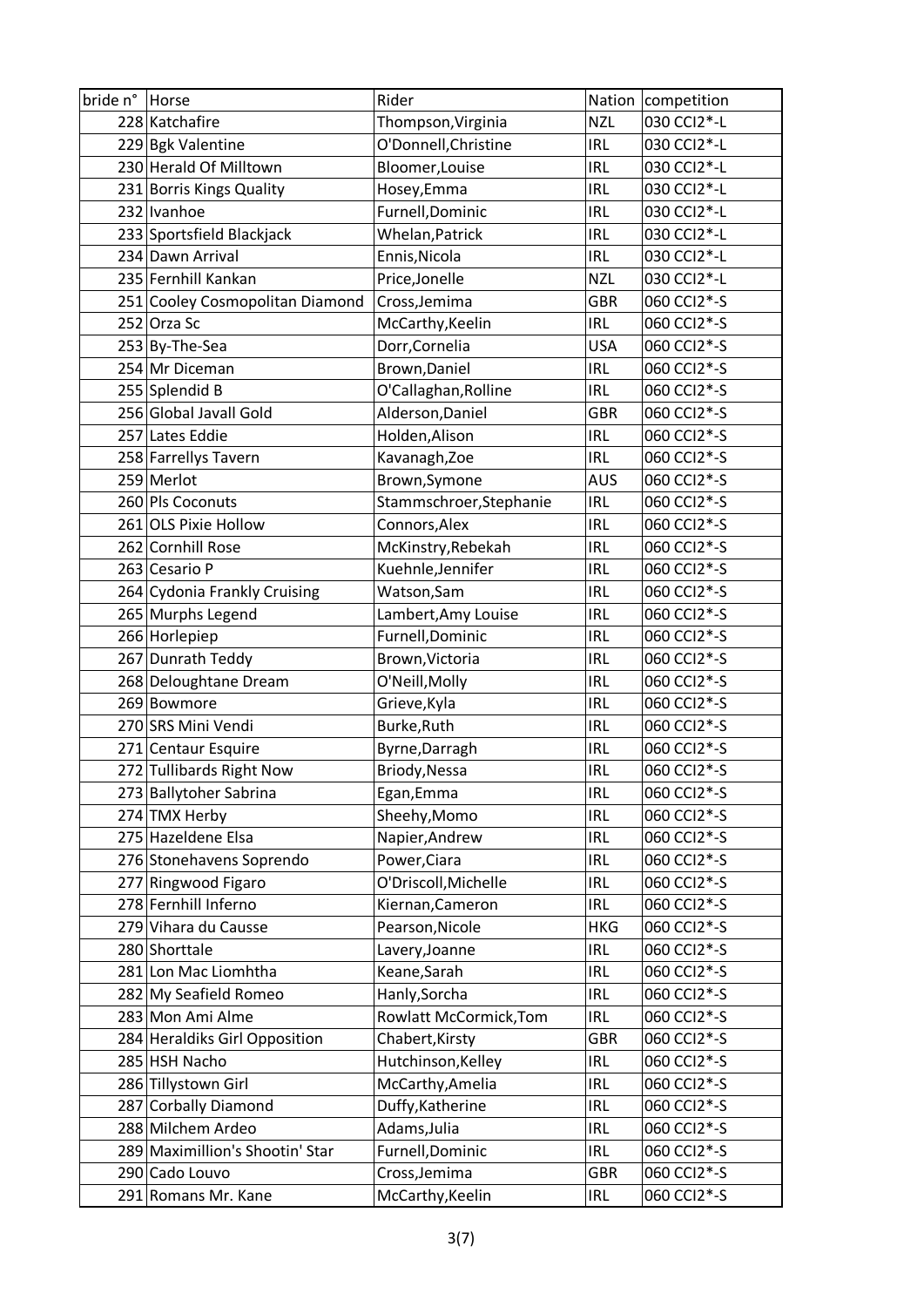| bride n° Horse |                               | Rider                  |            | Nation competition |
|----------------|-------------------------------|------------------------|------------|--------------------|
|                | 301 Ricker Ridge Ricochet     | Lissington, Samantha   | <b>NZL</b> | 020 CCI3*-L        |
|                | 302 First Lancer              | Wates, Ailsa           | <b>GBR</b> | 020 CCI3*-L        |
|                | 303 Derena Super Star         | King, Gillian          | <b>USA</b> | 020 CCI3*-L        |
|                | 304 Grand Chateau             | Carvalho Jorge, Marcio | <b>BRA</b> | 020 CCI3*-L        |
|                | 305 Port Sunshine             | McNally, Michael       | <b>IRL</b> | 020 CCI3*-L        |
|                | 306 Tullabeg Chinzano         | Parro, Carlos          | <b>BRA</b> | 020 CCI3*-L        |
|                | 307 DHI Cristal Crown         | Manton, Emma           | <b>GBR</b> | 020 CCI3*-L        |
|                | 308 Watusi                    | Parro, André           | <b>BRA</b> | 020 CCI3*-L        |
|                | 309 Global Candy Boy          | Campbell, Georgie      | <b>GBR</b> | 020 CCI3*-L        |
|                | 310 Sinterklaas Z             | East, Charlotte        | <b>GBR</b> | 020 CCI3*-L        |
|                | 311 Outback                   | Collett, Laura         | <b>GBR</b> | 020 CCI3*-L        |
|                | 312 Domasco                   | Johnstone, Clarke      | <b>NZL</b> | 020 CCI3*-L        |
|                | 313 Imposant                  | King, Emily            | <b>GBR</b> | 020 CCI3*-L        |
|                | 314 Sandyhill Ceol            | Murray-Hayden, Edie    | <b>IRL</b> | 020 CCI3*-L        |
|                | 315 Gurtera Jimmy Clover      | Price, Tim             | <b>NZL</b> | 020 CCI3*-L        |
|                | 316 Out Of Print              | Ennis, Nicola          | <b>IRL</b> | 020 CCI3*-L        |
|                | 317 Eromenom JJ               | Kennedy, Louise        | <b>IRL</b> | 020 CCI3*-L        |
|                | 318 Rnh Tom Tom R             | Levett, William        | <b>AUS</b> | 020 CCI3*-L        |
|                | $319$ Fjury                   | Rucker, Katie          | <b>GBR</b> | 020 CCI3*-L        |
|                | 320 Lord Seekönig             | Power, Alex            | <b>IRL</b> | 020 CCI3*-L        |
|                | 321 Bruno Fg                  | Campbell, Edie         | <b>GBR</b> | 020 CCI3*-L        |
|                | 322 OLS King Aragon           | Nelson, Zara           | <b>IRL</b> | 020 CCI3*-L        |
|                | 323 A Classic Sportsfield     | Meagher, Daniel        | <b>IRL</b> | 020 CCI3*-L        |
|                | 324 Cascorson Z               | Bates, Helen           | <b>GBR</b> | 020 CCI3*-L        |
|                | 325 The Caped Crusader        | Ryan, Patricia         | <b>IRL</b> | 020 CCI3*-L        |
|                | 326 Senor Crocodillo          | Lissington, Samantha   | <b>NZL</b> | 020 CCI3*-L        |
|                | 327 Ophelie van Prinseveld    | Wates, Ailsa           | <b>GBR</b> | 020 CCI3*-L        |
|                | 328 Rca Royal Mist            | King, Gillian          | <b>USA</b> | 020 CCI3*-L        |
|                | 329 Opposition Heraldik Girl  | Chabert, Kirsty        | <b>GBR</b> | 020 CCI3*-L        |
|                | 330 Sportsfield Freelance     | Clark, Aoife           | <b>IRL</b> | 020 CCI3*-L        |
|                | 331 Lovelocks Rumplestiltskin | Carvalho Jorge, Marcio | <b>BRA</b> | 020 CCI3*-L        |
|                | 332 Piltown OBOS              | Whelan, Patrick        | <b>IRL</b> | 020 CCI3*-L        |
|                | 333 Parkfield Baroque         | Wishart, India         | <b>GBR</b> | 020 CCI3*-L        |
|                | 334 Stroke Of Genius          | Kelly, Alannah         | <b>IRL</b> | 020 CCI3*-L        |
|                | 335 Highvaro                  | Healy, Meghan          | <b>IRL</b> | 020 CCI3*-L        |
|                | 336 Inception                 | Rusbridge, Tim         | <b>NZL</b> | 020 CCI3*-L        |
|                | 337 Calvin                    | Banahan, Ava           | <b>IRL</b> | 020 CCI3*-L        |
|                | 338 Greenfort Gorgeous George | Power, Elizabeth       | <b>IRL</b> | 020 CCI3*-L        |
|                | 339 Catherston Orator         | Vickery, Hannah        | <b>GBR</b> | 020 CCI3*-L        |
|                | 340 Fernhill Inspector        | Goldsbury, Amanda      | <b>NZL</b> | 020 CCI3*-L        |
|                | 341 Barnaboy Peaches N Cream  | Leahy, Conor           | <b>IRL</b> | 020 CCI3*-L        |
|                | 342 Cooley Snapchat           | Milnes, Selina         | <b>GBR</b> | 020 CCI3*-L        |
|                | 343 Master Point              | Cassells, lan          | IRL        | 020 CCI3*-L        |
|                | 344 Minty Imp                 | Houston, Alex          | <b>IRL</b> | 020 CCI3*-L        |
|                | 345 Clonakilty Bay            | McNally, Michael       | <b>IRL</b> | 020 CCI3*-L        |
|                | 346 Cool Striker              | Parro, Carlos          | <b>BRA</b> | 020 CCI3*-L        |
|                | 347 Nexero                    | Manton, Emma           | <b>GBR</b> | 020 CCI3*-L        |
|                | 348 Tamara                    | Parro, André           | <b>BRA</b> | 020 CCI3*-L        |
|                | 349 Speedwell                 | Campbell, Georgie      | GBR        | 020 CCI3*-L        |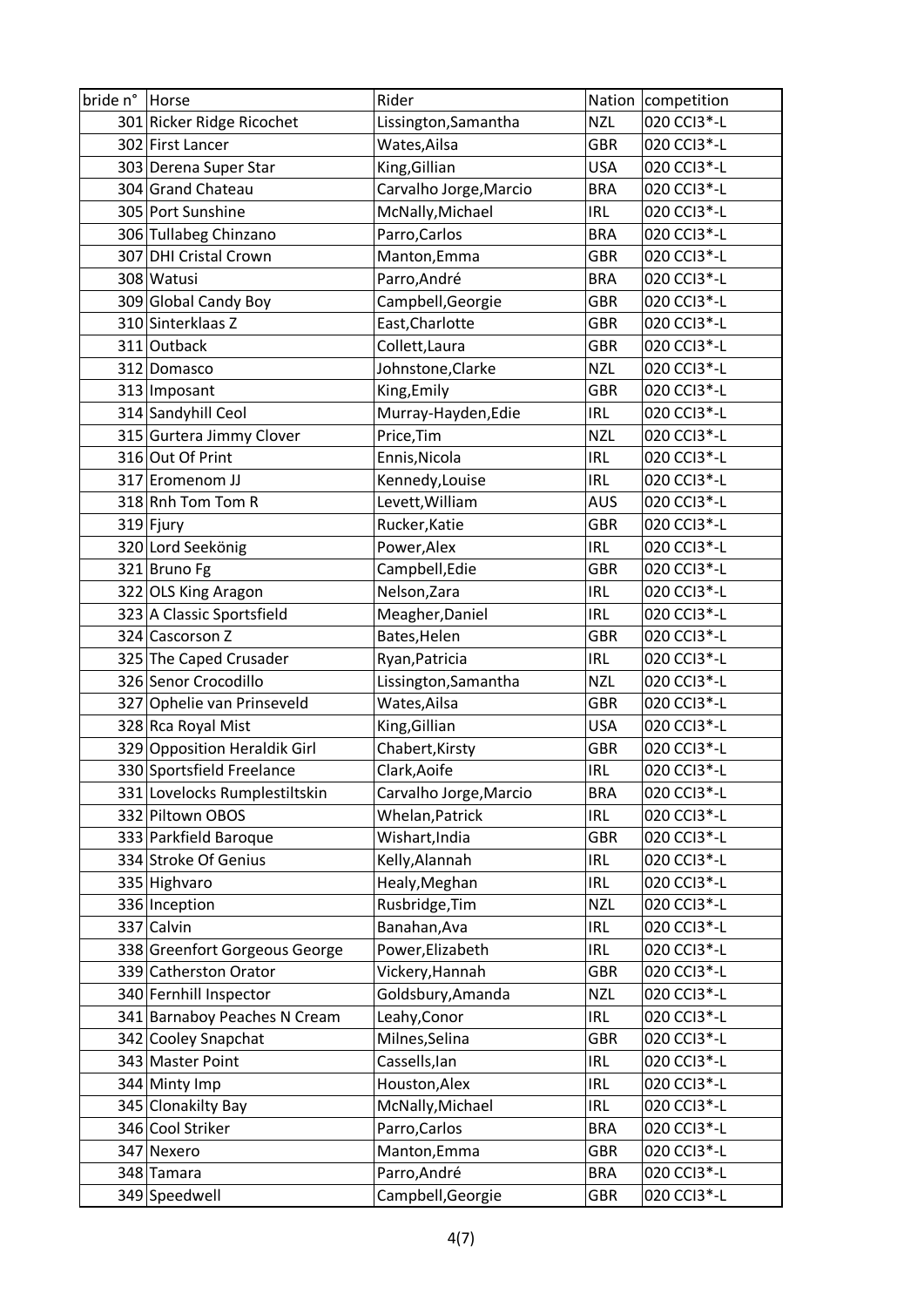| bride n°  Horse |                            | Rider                  |            | Nation competition |
|-----------------|----------------------------|------------------------|------------|--------------------|
|                 | 350 Eastbourne             | East, Charlotte        | <b>GBR</b> | 020 CCI3*-L        |
|                 | 351 Opposition Aphrodite   | Chabert, Kirsty        | <b>GBR</b> | 020 CCI3*-L        |
|                 | 352 Bing Bong              | Lissington, Samantha   | <b>NZL</b> | 020 CCI3*-L        |
|                 | 353 Fonbherna Lancer       | Wates, Ailsa           | <b>GBR</b> | 020 CCI3*-L        |
|                 | 354 Rebeliant              | King, Gillian          | <b>USA</b> | 020 CCI3*-L        |
|                 | 401 Menlo Park             | Johnstone, Clarke      | <b>NZL</b> | 010 CCI4*-L        |
|                 | 402 Ardeo Premier          | Bragg, Alexander       | <b>GBR</b> | 010 CCI4*-L        |
|                 | 403 Castle Howard Casanova | Carvalho Jorge, Marcio | <b>BRA</b> | 010 CCI4*-L        |
|                 | 404 Capitaine de Hus Z     | Thompson, Virginia     | <b>NZL</b> | 010 CCI4*-L        |
|                 | 405 Arko's Lad             | Duffort, Arthur        | <b>FRA</b> | 010 CCI4*-L        |
|                 | 406 Happy Boy              | Price, Tim             | <b>NZL</b> | 010 CCI4*-L        |
|                 | 407 Hollybrook Hotshot     | Bloomer, Louise        | <b>IRL</b> | 010 CCI4*-L        |
|                 | 408 Fireball F             | Campbell, Edie         | <b>GBR</b> | 010 CCI4*-L        |
|                 | 409 Fe Coldplay            | Fredericks, Clayton    | <b>AUS</b> | 010 CCI4*-L        |
|                 | 410 O My Balladeer         | Holden, Alison         | <b>IRL</b> | 010 CCI4*-L        |
|                 | 411 Willem van Wup         | Schroter, Laura        | <b>GBR</b> | 010 CCI4*-L        |
|                 | 412 Glenfly                | Tosi, Marcelo          | <b>BRA</b> | 010 CCI4*-L        |
|                 | 413 CDS Cairnview Romolu   | Daniels, Cathal        | <b>IRL</b> | 010 CCI4*-L        |
|                 | 414 Carpe Diem             | Bates, Helen           | <b>GBR</b> | 010 CCI4*-L        |
|                 | 415 Killbunny Andy         | Price, Jonelle         | <b>NZL</b> | 010 CCI4*-L        |
|                 | 416 Cekatinka JRA          | Kitajima, Ryuzo        | <b>JPN</b> | 010 CCI4*-L        |
|                 | 417 Leopard's Action       | Johnstone, Clarke      | <b>NZL</b> | 010 CCI4*-L        |
|                 | 418 Sligo Candy Cane       | Levett, William        | <b>AUS</b> | 010 CCI4*-L        |
|                 | 419 Senza Fine             | Power, Elizabeth       | <b>IRL</b> | 010 CCI4*-L        |
|                 | 420 Cock A Doodle Doo      | Newton, Willa          | <b>GBR</b> | 010 CCI4*-L        |
|                 | 421 Mississippi            | Cooke, Dana            | CAN        | 010 CCI4*-L        |
|                 | 422 Andreas                | Martin, Helen          | <b>GBR</b> | 010 CCI4*-L        |
|                 | 423 Willunga               | McNab, Kevin           | <b>AUS</b> | 010 CCI4*-L        |
|                 | 424 Knd Steel Pulse        | Rowland, Tom           | <b>GBR</b> | 010 CCI4*-L        |
|                 | 425 Willingapark Clifford  | Shannon, Hazel         | <b>AUS</b> | 010 CCI4*-L        |
|                 | 426 Ricker Ridge Sooty Gnz | Lissington, Samantha   | <b>NZL</b> | 010 CCI4*-L        |
|                 | 427 Dacapo                 | Collett, Laura         | <b>GBR</b> | 010 CCI4*-L        |
|                 | 428 Quindiva               | Bragg, Alexander       | <b>GBR</b> | 010 CCI4*-L        |
|                 | 429 Kilcoltrim Kit Kat     | Carvalho Jorge, Marcio | <b>BRA</b> | 010 CCI4*-L        |
|                 | 430 Gladstone              | Thompson, Virginia     | <b>NZL</b> | 010 CCI4*-L        |
|                 | 431 Brando de Cherel       | Duffort, Arthur        | <b>FRA</b> | 010 CCI4*-L        |
|                 | 432 Coup de Cœur Dudevin   | Price, Tim             | <b>NZL</b> | 010 CCI4*-L        |
|                 | 433 Aces High              | Johnstone, Clarke      | <b>NZL</b> | 010 CCI4*-L        |
|                 | 451 TR Kaygraff            | Ryan, Michael          | <b>IRL</b> | 040 CCI4*-S        |
|                 | 452 Rioghan Rua            | Daniels, Cathal        | <b>IRL</b> | 040 CCI4*-S        |
|                 | 453 Grantstown Jackson     | Ennis, Sarah           | <b>IRL</b> | 040 CCI4*-S        |
|                 | 454 Global Orchid          | Morrison, Brian        | IRL        | 040 CCI4*-S        |
|                 | 455 Faerie Dianimo         | Price, Jonelle         | <b>NZL</b> | 040 CCI4*-S        |
|                 | 456 Polly Blue Eyes        | Kuehnle, Jennifer      | <b>IRL</b> | 040 CCI4*-S        |
|                 | 457 Rubix Kube             | Dowley, Sarah          | <b>IRL</b> | 040 CCI4*-S        |
|                 | 458 The Quizmaster         | Murphy, Joseph         | <b>IRL</b> | 040 CCI4*-S        |
|                 | 459 Kellys Quality         | Cassells, lan          | <b>IRL</b> | 040 CCI4*-S        |
|                 | 460 Voltage de la Nouee    | Duffort, Logan         | <b>USA</b> | 040 CCI4*-S        |
|                 | 461 Gelmer                 | Milnes, Selina         | GBR        | 040 CCI4*-S        |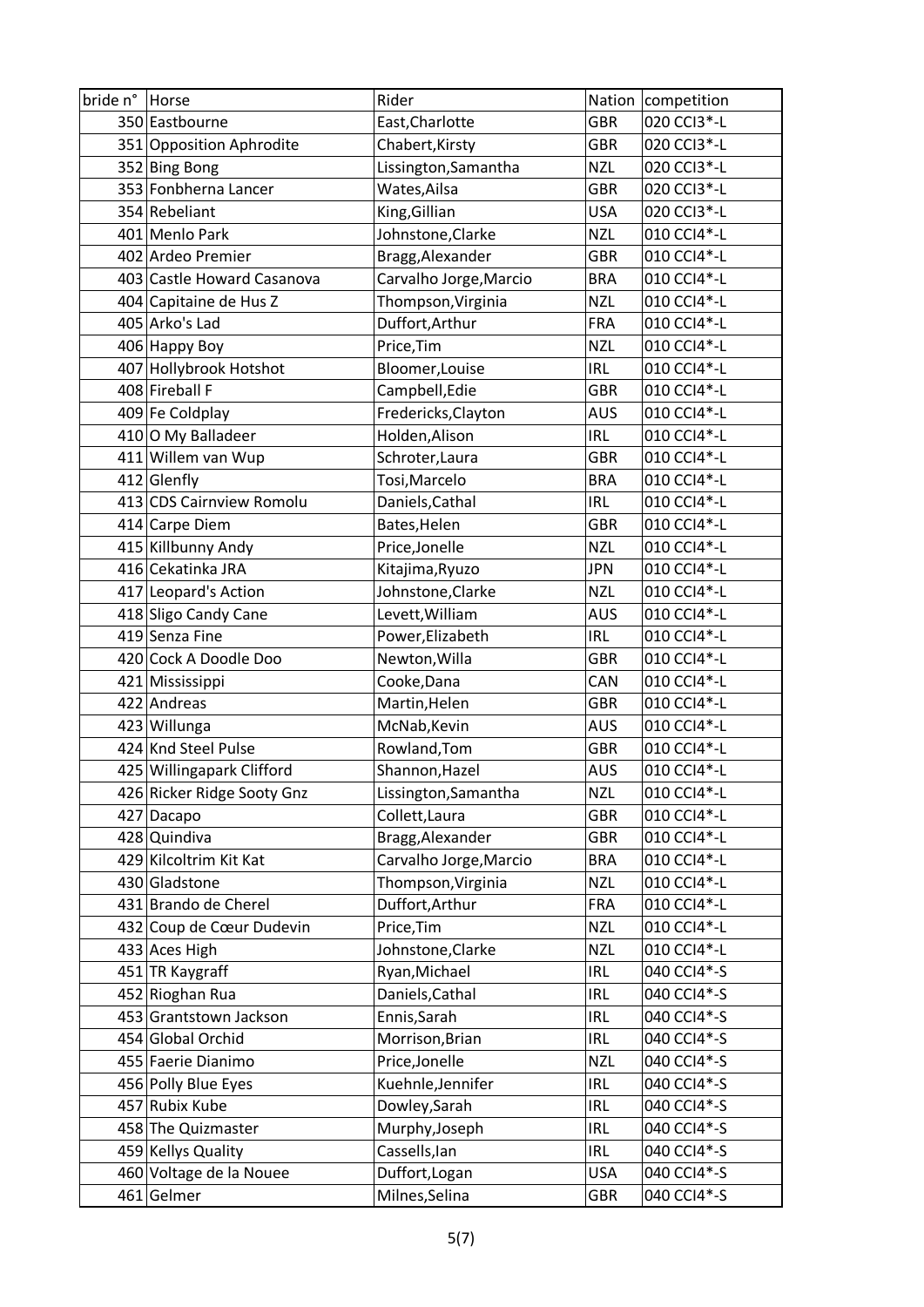| bride n° Horse |                                | Rider                   |            | Nation competition |
|----------------|--------------------------------|-------------------------|------------|--------------------|
|                | 462 Master Swatch              | Stammschroer, Stephanie | IRL        | 040 CCI4*-S        |
|                | 463 Shannondale Icarus         | Bloomer, Louise         | <b>IRL</b> | 040 CCI4*-S        |
|                | 464 Grande By Design           | Manton, Emma            | <b>GBR</b> | 040 CCI4*-S        |
|                | 465 Barnahown Corn Hill        | Ryan, Michael           | <b>IRL</b> | 040 CCI4*-S        |
|                | 466 LEB Lias Jewel             | Daniels, Cathal         | <b>IRL</b> | 040 CCI4*-S        |
|                | 467 Global Mentor              | Morrison, Brian         | IRL        | 040 CCI4*-S        |
|                | 468 Master Smart               | Dixon, Tara             | <b>IRL</b> | 040 CCI4*-S        |
|                | 469 Daytona Beach 8            | Dorr, Cornelia          | <b>USA</b> | 040 CCI4*-S        |
|                | 470 Classic VI                 | Chabert, Kirsty         | <b>GBR</b> | 040 CCI4*-S        |
|                | 471 Fleur de Lis               | Brown, Daniel           | <b>IRL</b> | 040 CCI4*-S        |
|                | 472 Red Ace                    | Brabazon, Heidi         | IRL        | 040 CCI4*-S        |
|                | 473 First Obama                | O'Toole, Michael        | <b>IRL</b> | 040 CCI4*-S        |
|                | 474 Miss Pepperpot             | McNab, Kevin            | <b>AUS</b> | 040 CCI4*-S        |
|                | 475 Calahari                   | Clark, Aoife            | <b>IRL</b> | 040 CCI4*-S        |
|                | 476 RCA Patron Saint           | Latta, Lucy             | <b>IRL</b> | 040 CCI4*-S        |
|                | 477 Action Lady M              | Ennis, Sarah            | <b>IRL</b> | 040 CCI4*-S        |
|                | 478 Global Faerlie Flashy      | Morrison, Brian         | <b>IRL</b> | 040 CCI4*-S        |
|                | 479 Claragh Mountain           | Ryan, Michael           | <b>IRL</b> | 040 CCI4*-S        |
|                | 480 Shannondale Mari           | Daniels, Cathal         | <b>IRL</b> | 040 CCI4*-S        |
|                | 501 Shanbo Super Flex          | Cassells, lan           | <b>IRL</b> | 050 CCI3*-S        |
|                | 502 Chapel House               | Ecroyd, Sam             | <b>GBR</b> | 050 CCI3*-S        |
|                | 503 Think It Over              | Healy, Meghan           | <b>IRL</b> | 050 CCI3*-S        |
|                | 504 Christiana T               | McNab, Kevin            | <b>AUS</b> | 050 CCI3*-S        |
|                | 505 Carsonstown Cruise         | Haugh, Adam             | <b>IRL</b> | 050 CCI3*-S        |
|                | 506 Guidam Roller              | Donohoe, Alex           | <b>IRL</b> | 050 CCI3*-S        |
|                | 507 Quingenti                  | Stubington, Lucca       | <b>IRL</b> | 050 CCI3*-S        |
|                | 508 Gorsehill Jewel            | Hall, Rio               | <b>GBR</b> | 050 CCI3*-S        |
|                | $509$   $_{\text{LCO}}$        | O'Toole, Michael        | <b>IRL</b> | 050 CCI3*-S        |
|                | 510 Fort Arthur Little Dolly   | Copithorne, Alice       | <b>IRL</b> | 050 CCI3*-S        |
|                | 511 Thaddias Brown             | Duffy, Katherine        | <b>IRL</b> | 050 CCI3*-S        |
|                | 512 Cooley Cappuccino          | Bolger, Sadhbh          | <b>IRL</b> | 050 CCI3*-S        |
|                | 513 Wellan Summertime          | Quail, Toni             | <b>IRL</b> | 050 CCI3*-S        |
|                | 514 Shanaclough Quality Clover | Cassells, lan           | <b>IRL</b> | 050 CCI3*-S        |
|                | 515 Wellan Graffiti            | Evans, Molly            | <b>IRL</b> | 050 CCI3*-S        |
|                | 516 Keonan Hero                | O'Hare, Katherine       | <b>IRL</b> | 050 CCI3*-S        |
|                | 517 Sorbet                     | Young, Melanie          | <b>IRL</b> | 050 CCI3*-S        |
|                | 518 Limestone Romeo            | Hope, Eleanor           | <b>GBR</b> | 050 CCI3*-S        |
|                | 519 BT Angelo                  | Speirs, Camilla         | <b>IRL</b> | 050 CCI3*-S        |
|                | 520 Belline Fighting Spirit    | Murphy, Joseph          | <b>IRL</b> | 050 CCI3*-S        |
|                | 521 Diamond Sundance           | Wishart, India          | <b>GBR</b> | 050 CCI3*-S        |
|                | 522 Carsonstown Alice          | McCluskey, Robyn        | <b>IRL</b> | 050 CCI3*-S        |
|                | 523 Dourough Ferro Class Act   | Ennis, Sarah            | <b>IRL</b> | 050 CCI3*-S        |
|                | 524 Wonham What Next           | Bale, Georgia           | <b>GBR</b> | 050 CCI3*-S        |
|                | 525 Regal Bounty               | Ward, Felicity          | <b>IRL</b> | 050 CCI3*-S        |
|                | 526 HSH Has It All             | O'Connor, Heather       | <b>IRL</b> | 050 CCI3*-S        |
|                | 527 Cooley Bounce              | Kelly, Alannah          | <b>IRL</b> | 050 CCI3*-S        |
|                | 528 Shanaclough Carmen         | Cassells, lan           | <b>IRL</b> | 050 CCI3*-S        |
|                | 529 OLS Queen Bee              | Nelson, Zara            | <b>IRL</b> | 050 CCI3*-S        |
|                | 530 Bonmahon Liberation        | Dowley, Sarah           | <b>IRL</b> | 050 CCI3*-S        |